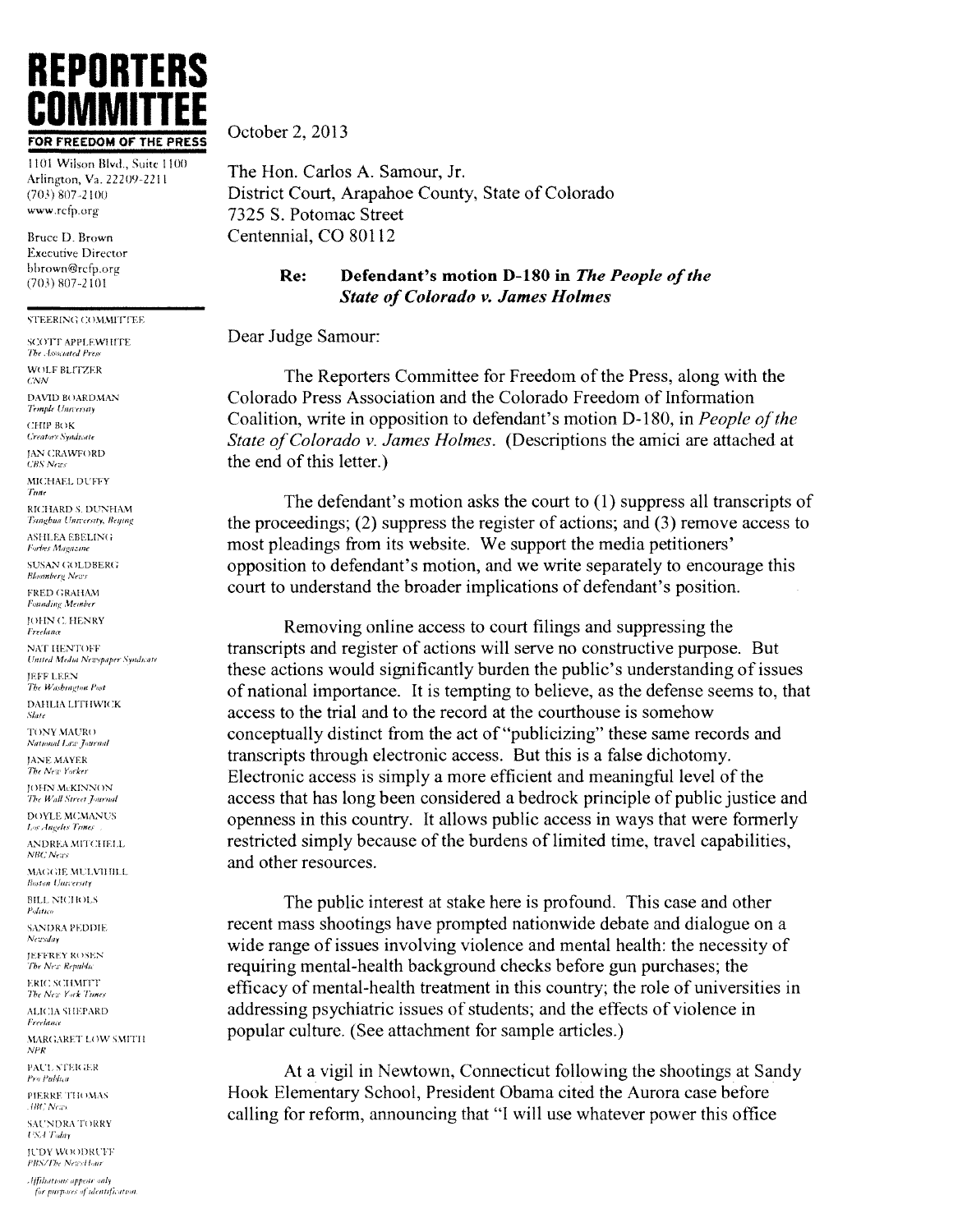holds to engage my fellow citizens – from law enforcement to mental health professionals to parents and educators  $-\text{in}$  an effort aimed at preventing more tragedies like this." See The White House, Statement by the President, Dec. 12, 2012, available at http://1.usa.gov/TpGDwt. Following that speech, President Obama announced that Vice President Joe Biden would lead an effort to develop policy proposals aimed at reducing gun violence. After the killings at the Nay Yard in Washington, D.C., President Obama again named Aurora before stressing the need for both restrictions on guns and reform in mental health care, stating: "As a society. it's clear we've got to do a better job of ensuring that those who need mental health care actually get it, and that in those efforts, we don't stigmatize those who need help." See White House, Statement by the President, Sept. 22, 2013, available at  $h$ ttp://1.usa.gov/1f8IR17.

These issues are not just local but national in scope. However, the proposed restrictions severely limit the ability of out-of-state reporters to effectively report on them and of members of the public to understand the court process. A Washington, D.C.-based reporter covering the gun-control debate, a national health reporter writing about mentalhealth treatment, or a criminal-justice reporter looking at the insanity defense would not be able to access court filings unless they go to the courthouse in Colorado. Given deadline pressures, shrinking newsrooms, and budget concerns, it is likely that important stories on these policy issues would either not get written or would be more limited in their scope and accuracy if access to court records are restricted. This court has a constitutional obligation to let members of the public see all evidence so that they can make informed decisions regarding these important policy debates. Whether members of the public want to argue in favor of gun control or against it, it is important that they have reliable information upon which to base their opinions. The Supreme Court has repeatedly found that excessive secrecy in criminal trials limits truthful reporting on matters of public concern, and therefore implicates the highest First Amendment values. See, e.g., Globe Newspaper Co. v. Superior Court for Norfolk Cnty., 457 U.S. 596, 604-05 (1982); Richmond Newspapers, Inc. v. Va., 448 U.S. 555, 586-87 (1980).

Though the defense is concerned about "extensive media coverage," their proposals are likely to have the opposite effect than the one they desire. The public will still want to read about the case and the underlying policy issues. If accurate information from court filings is not readily available, the risk arises that people will learn about the case through rumor, gossip, and speculation. Misinformation would be more harmful to defendant's constitutional rights than accurately reported information. The court can address any individual topics that could warrant sealing on an item-by-item basis when they arise, and not by a wholesale restriction on access to all transcripts and filings. Importantly, in this case, defense attorneys are primarily concerned with whether he qualifies for the insanity defense. This makes it even more important that the public learns about the mental-health issues in the case. If the defendant is found not responsible due to insanity, an informed public would more likely trust that the judicial process was fair.

Moreover, the measures the defense suggests would jeopardize this court's credibility by restricting the public's ability to learn about the judicial process. In Richmond Newspapers, where the Supreme Court recognized a First-Amendment based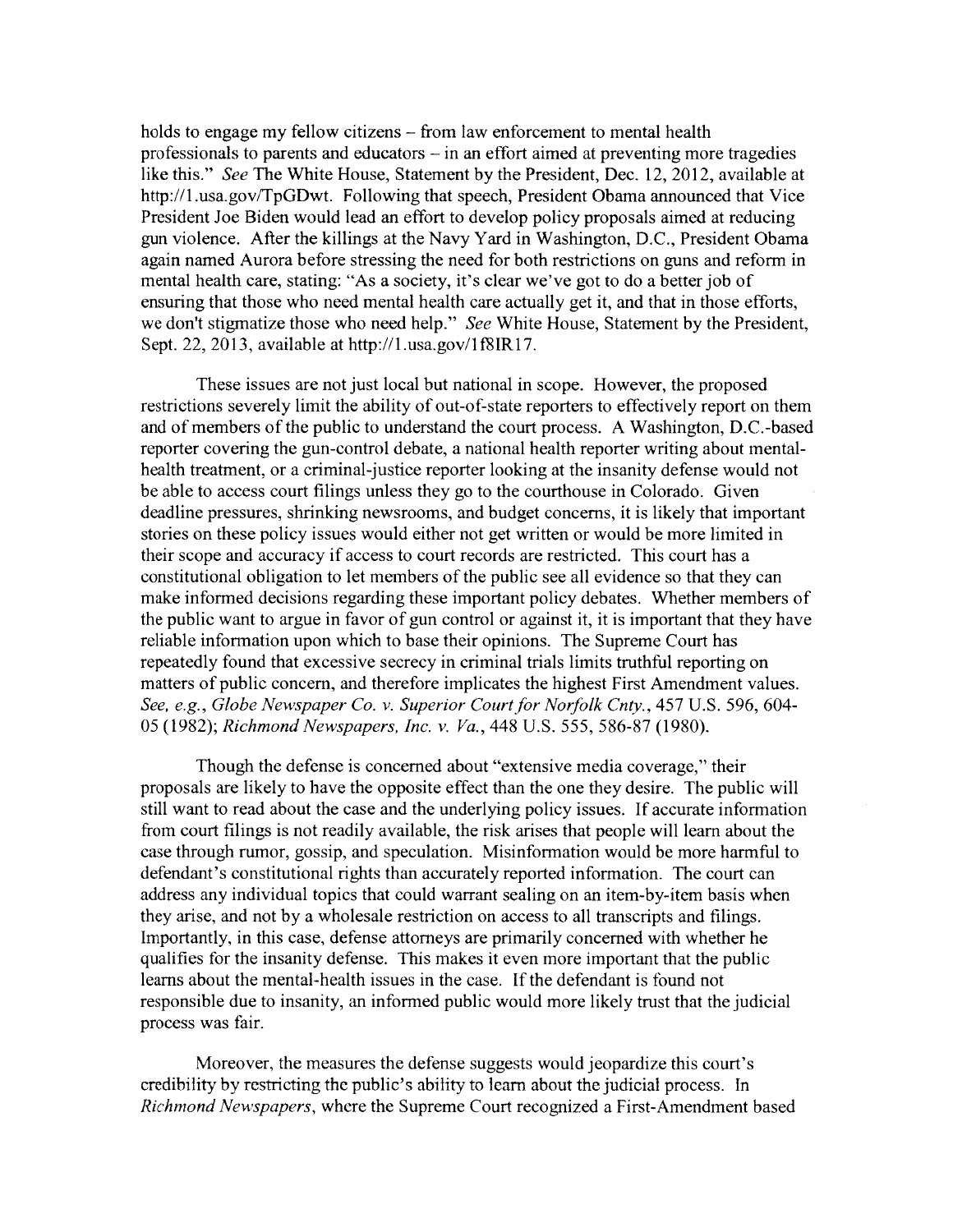presumption of open criminal trials, the justices emphasized the importance of openness in legitimizing the criminal justice system itself, 448 U.S. at 572-3 (Burger. CJ.. plurality opinion) ("[T]he appearance of justice can best be provided by allowing people to observe it.").

In earlier cases. the Supreme Court emphasized the press' role as a watchdog of the judicial system. See Cox Broad. Corp. v. Cohn, 420 U.S. 469, 491-92 (1975) ("With respect to judicial proceedings in particular. the function of the press serves to bring to bear the beneficial effects of public scrutiny upon the administration of justice."); see also Nehraska Press Ass 'n v. Stuart, 427 U.S. 539, 560 (1976) ("The press does not simply publish information about trials but guards against the miscarriage of justice by subjecting the police, prosecutors, and judicial processes to extensive public scrutiny and criticism.") (internal quotation marks omitted). While these cases discuss the importance of press access, it is clearly as a proxy for the public; greater public access will fill this function even more directly.

Finally, this court should reject defendant's argument that restricted access is necessary for a fair trial because courts have regularly found that public knowledge does not jeopardize that right. Although criminal defendants often raise that argument, courts have repeatedly found that the effects of publicity are difficult to assess and overstated. See Nebraska Press, 427 U.S. at 565 ("pretrial publicity, even if pervasive and concentrated, cannot be regarded as leading automatically and in every kind of criminal case to an unfair trial"); Beck v. Washington, 369 U.S. 541, 557-58 (1962) (upholding conviction because claim of jury bias "matter of speculation" instead of "demonstrable reality") (internal quotation marks omitted). Even in such high profile cases as the Watergate scandal and the trial of Oklahoma City bomber Timothy McVeigh. courts have rejected defendants' claims that extensive publicity jeopardized their fair-trial rights. See U.S. v. Haldeman, 559 F.2d 31, 62 n.37 (D.C. Cir. 1976) (finding that "most of the venire" in prosecution of Attorney General John Mitchell and President Nixon's top aids "did not pay an inordinate amount of attention to Watergate."); United States v. McVeigh, 153 F.3d 1166 1180-81, 1184 n.6 (10th Cir. 1998) (majority of potential jurors did not know of McVeigh's alleged confession despite extensive press coverage). Similarly, the Supreme Court found that former Enron CEO Jeffrey Skilling received a fair trial despite extensive – and unkind – media coverage and the "widespread community impact" his company's scandal. Skilling v. U.S., 130 S. Ct. 2896, 2914-15, 2916-17 (2010) ("Prominence does not necessarily produce prejudice, and juror *impartiality*, we have reiterated, does not require ignorancc.")

Even if this court thinks that defendant's rights are in jeopardy, it has many alternatives to restricting media access. These include undertaking extensive voir dire; enlarging the size of venire; increasing the number of peremptory challenges; and instructing jurors to decide issues only on the evidence presented in open court. See Id. at 2917; Gentile v. State Bar of Nev., 501 U.S. 1030, 1054-55 (1991) (finding jurors exposed to extensive and prejudicial publicity able to disregard that information and instead base their verdict on evidence presented in court). These safeguards show that defendant's concern that potential jurors may follow links to court pleadings from news articles are unfounded. A person with such a high level of interest in the case would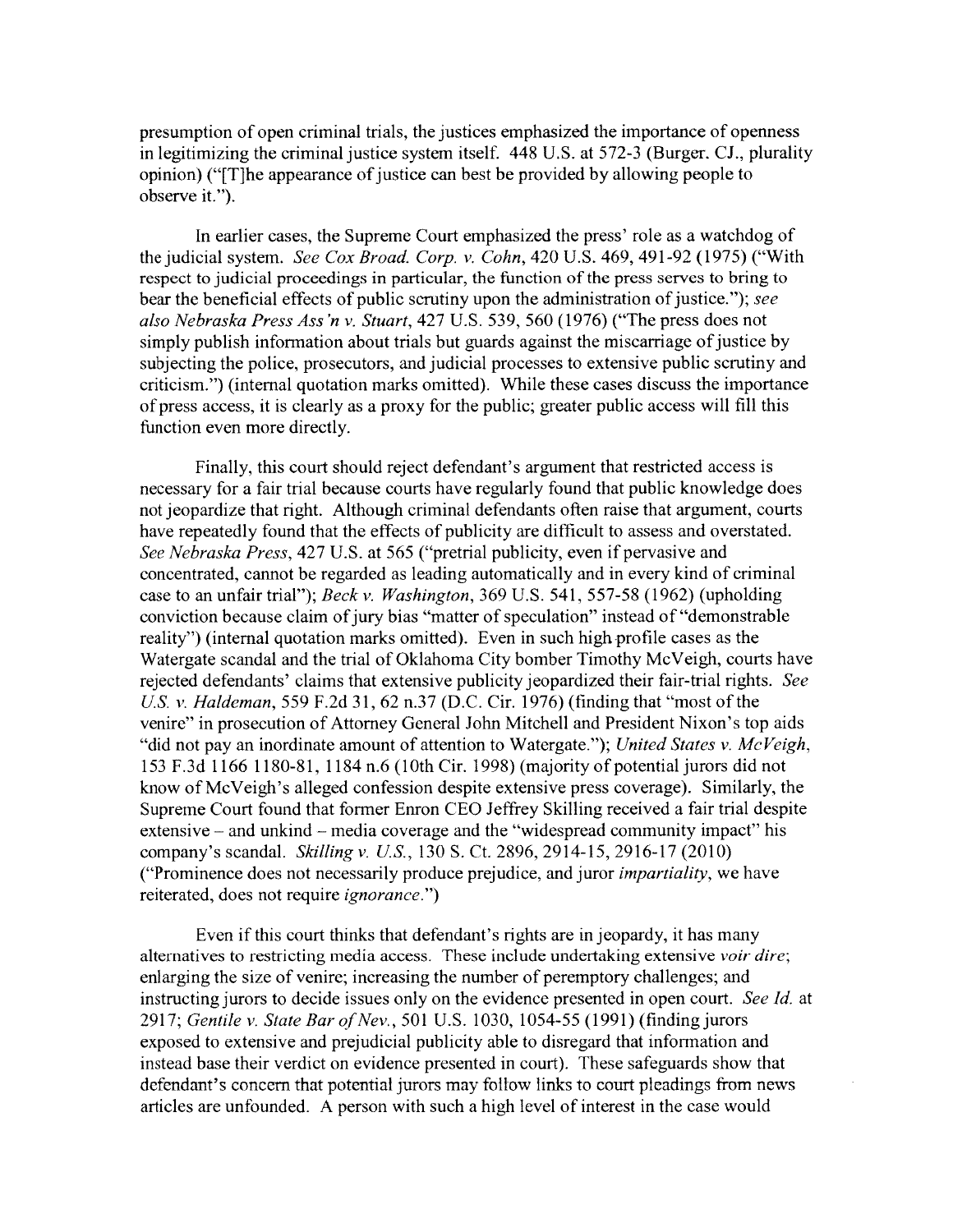almost certainly be weeded out of the jury pool during *voir dire*. If he is not, it is better that any knowledge he may have comes from accurate reports rather than rumor or speculation.

For the above-mentioned reasons, as well as the points discussed in the media coalition's opposition, we request that this court deny defendant's motion in its entirety.

Sincerely,

BD.R

Bruce D. Brown, Executive Director Gregg P. Leslie, Legal Defense Director Jamie T. Schuman, McCormick Foundation Legal Fellow The Reporters Committee for Freedom of the Press

### Certificate of Service

<sup>I</sup> hereby certify that on this 2nd day of October, 2013, a true and correct copy of this letter was delivered via facsimile and by U.S. mail to the attorneys listed below:

Carol Chambers, Esq., District Attorney Karen Pearson, Esq., Deputy District Attorney 6450 S. Revere Pkwy. Centennial, CO 80111 Fax No. (720) 874-8501

Daniel B. King, Esq. Tamara A. Brady, Esq. Chief Deputy Trial Public Defenders Office of the State Public Defender 1290 Broadway #900 Denver, CO 80203 Fax No. (303) 764-1478

 $\mathcal{L}^{\text{max}}_{\text{max}}$  and  $\mathcal{L}^{\text{max}}_{\text{max}}$ 

 $20.7$ 

Bruce D. Brown